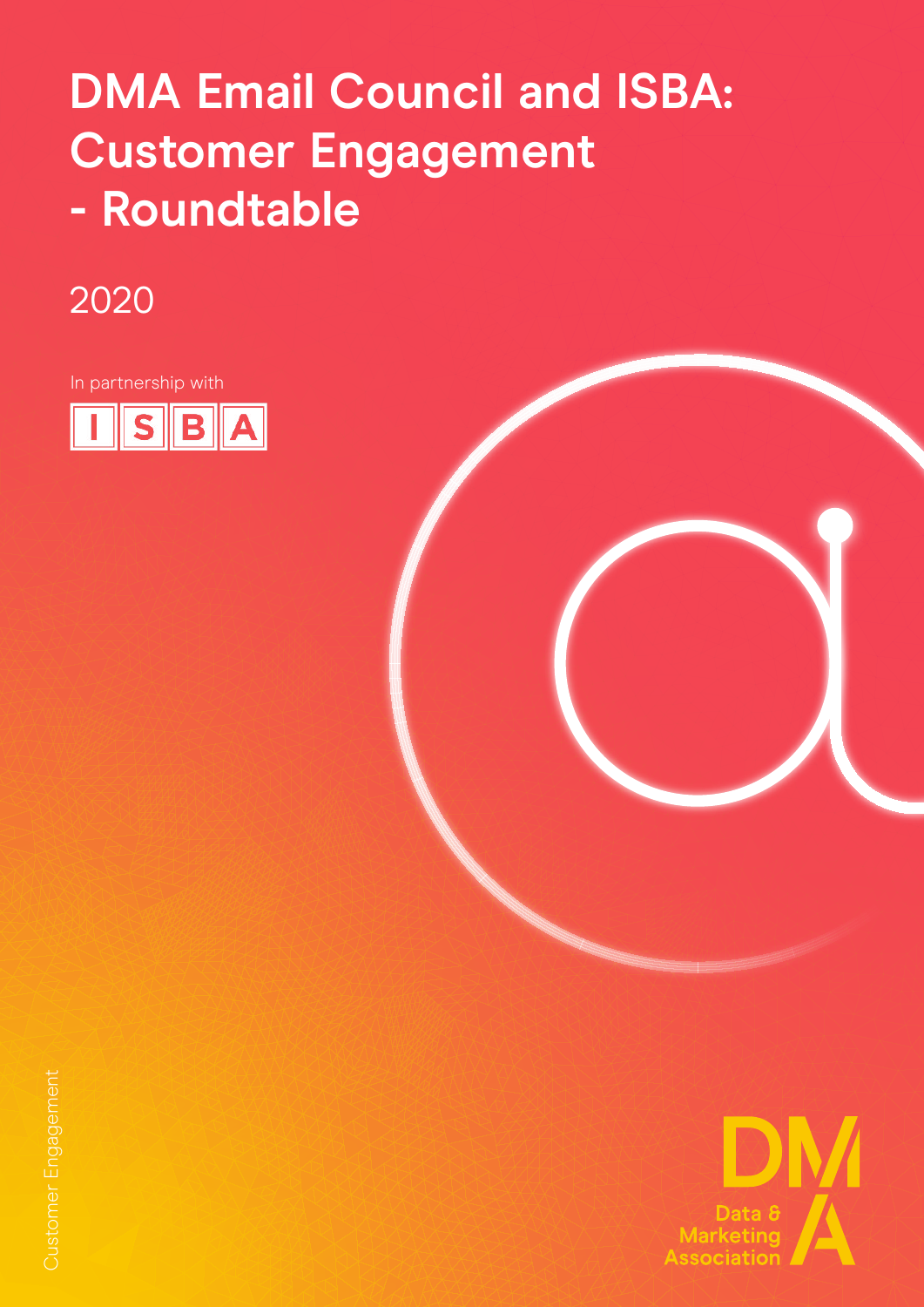In collaboration with the **ISBA**, the DMA Email Council participated in a roundtable discussion to offer advice to the **National Trust** and **Sainsbury's Bank** on the challenges the companies face with their email campaigns as a result of the pandemic. A special thank you to our participants for bringing forth these important issues and offering their expert guidance.

### DMA Email Council Attendees

Lili Boev, **Vuture**; Steve Henderson, **Emarsys**; Daniel Lack, **Growth Track**; Antony Humphreys, **RSPB**; Komal Helyer, **Pure360**; Suzanna Chaplin, **ESBConnect**; Guy Hanson, **Validity**; Gavin Laugenie, **dotdigital**; Josh Berkley, DMA; Rosie Atherfold, DMA; Marta Perez, DMA; Alia Barakzai, DMA.

### Guests

Duncan Ogle-Skan, **National Trust**; Amy Collins, **Sainsbury's Bank**; Neelam Mistry Kotecha, **Assurant**; Chris Barnett, **1973 Ltd**; Nadja von Massow, **Nadworks**; Saravanan Subburam, **Investment & Pensions Europe**; Elliot Ross, **Taxi for Email**; Kelly Atkins, **Paragon**.

### National Trust

Lili Boev, Chair of the DMA Email Council, shared the **National Trust**'s initial request:

"We're interested in understanding experiences of those trying to engage with audiences by email, not specifically transactional emails, but those trying to gain or maintain relevance with that audience."

She explained that, since people can't visit **National Trust** sites during this time, the charity is trying to provide users with activities to do at home. However, it's difficult to gauge success, as this hasn't been done before and there are no benchmarks.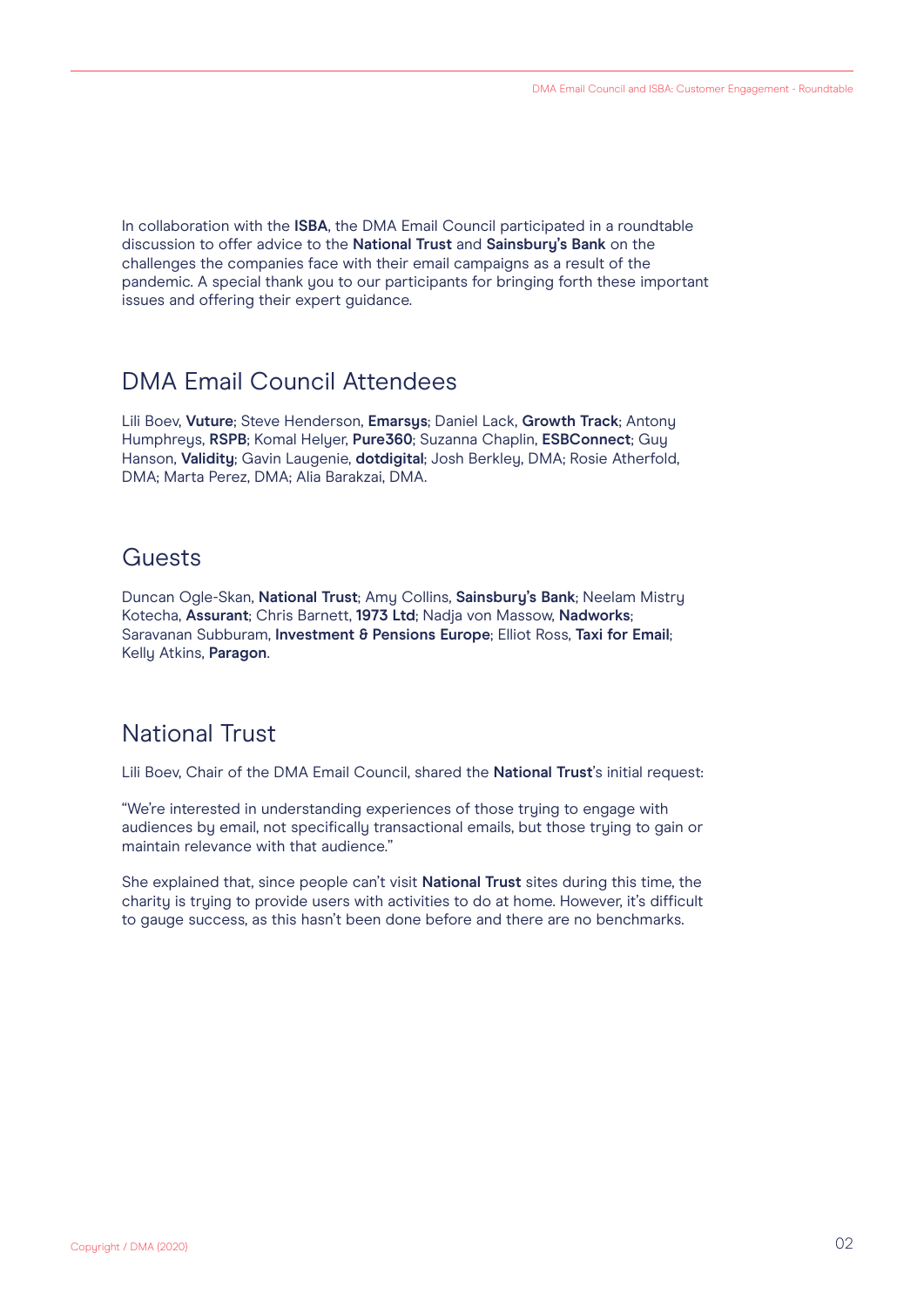### Business Before the Pandemic

Previously, the **National Trust** would send a nation-wide monthly email to their subscriber base to inspire people to spend time outdoors or visit one of their sites in England, Wales, or Northern Ireland. They would send more regular emails focused on local conservation work or examples of days out to those around a 30-minute drive from their properties.



### Challenges During the Lockdown

**National Trust** properties have now closed, putting the charity at huge risk of loss of income, as members may choose to take payment breaks on their membership or cancel altogether. In the first couple of weeks of lockdown, their main purpose of customer engagement was taken away; they lost around 50-60% of web traffic. The **National Trust** is working hard to rebuild, but it's predominantly driven by email pushes.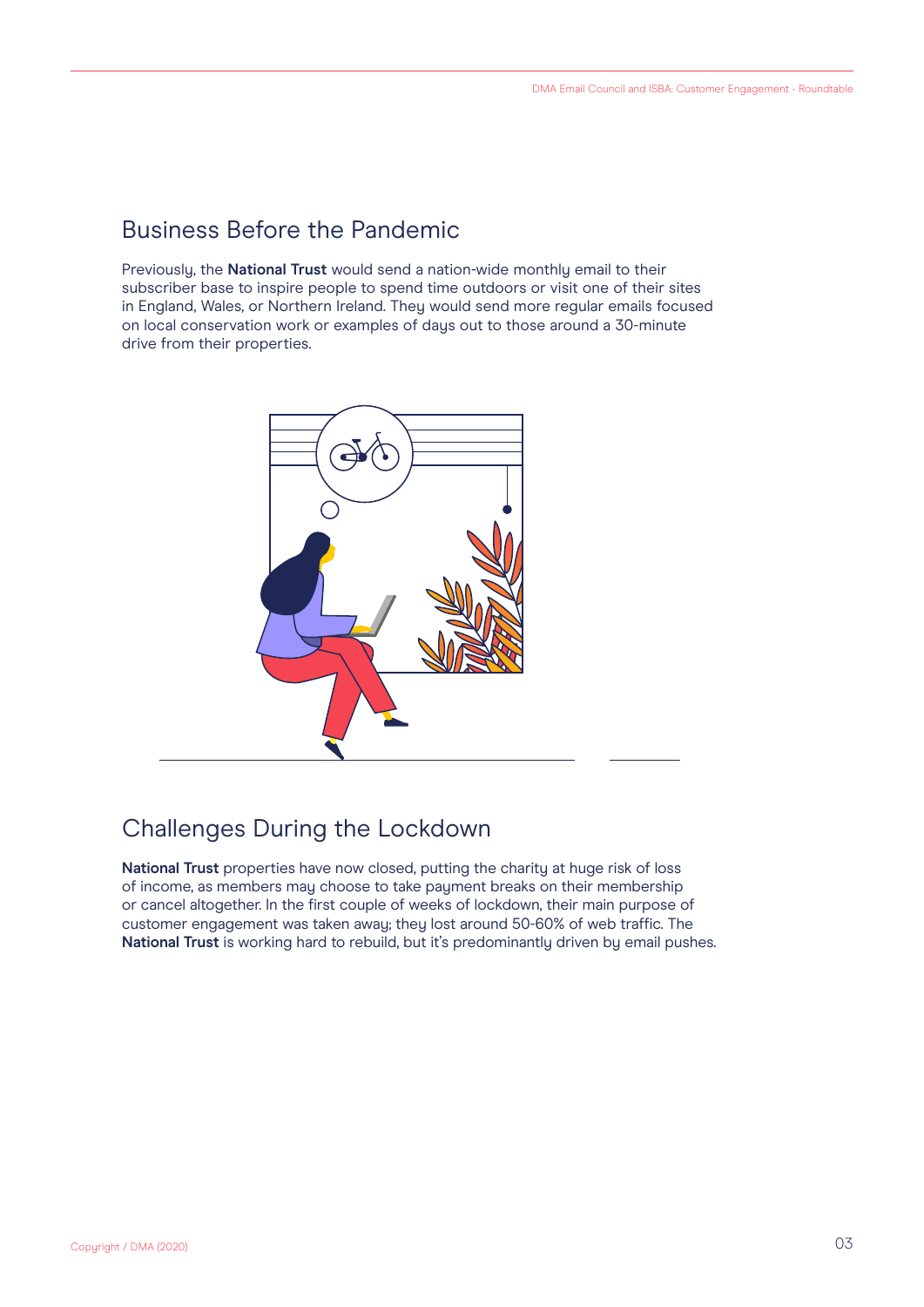### Changes to Survive

From gardening to cooking, the **National Trust** have changed their website to engage people with activities to do at home, instead of almost exclusively encouraging them to visit their sites. They also provide users access to places in nature that they can't visit. Both adaptations have been largely successful.

The group discussed content the **National Trust** is uniquely positioned to share in lockdown through alternative uses of social media. For example: live streaming gardeners looking after the sites. It was noted that for this kind of message, it's important to find the right audience. There's a broad spectrum of people who buy memberships: some see it as an entrance fee, and others as a donation to a charity they support.

### A comparative organisation: the RSPB

The **Royal Society for the Protection of Birds (RSPB)** and the **National Trust** have many similarities:



- The National Trust has properties and the RSPB has reserves
- To keep revenue coming in as charities, their main priority is retaining members
- They have lots of employees and volunteers
- Both made the difficult decision to close their sites and then furlough most of the staff



- The main issue they face is keeping in touch with supporters and continuing to give them benefits
- Both had a monthly newsletter that went out to members and a local update that went out to people based on their proximity to their sites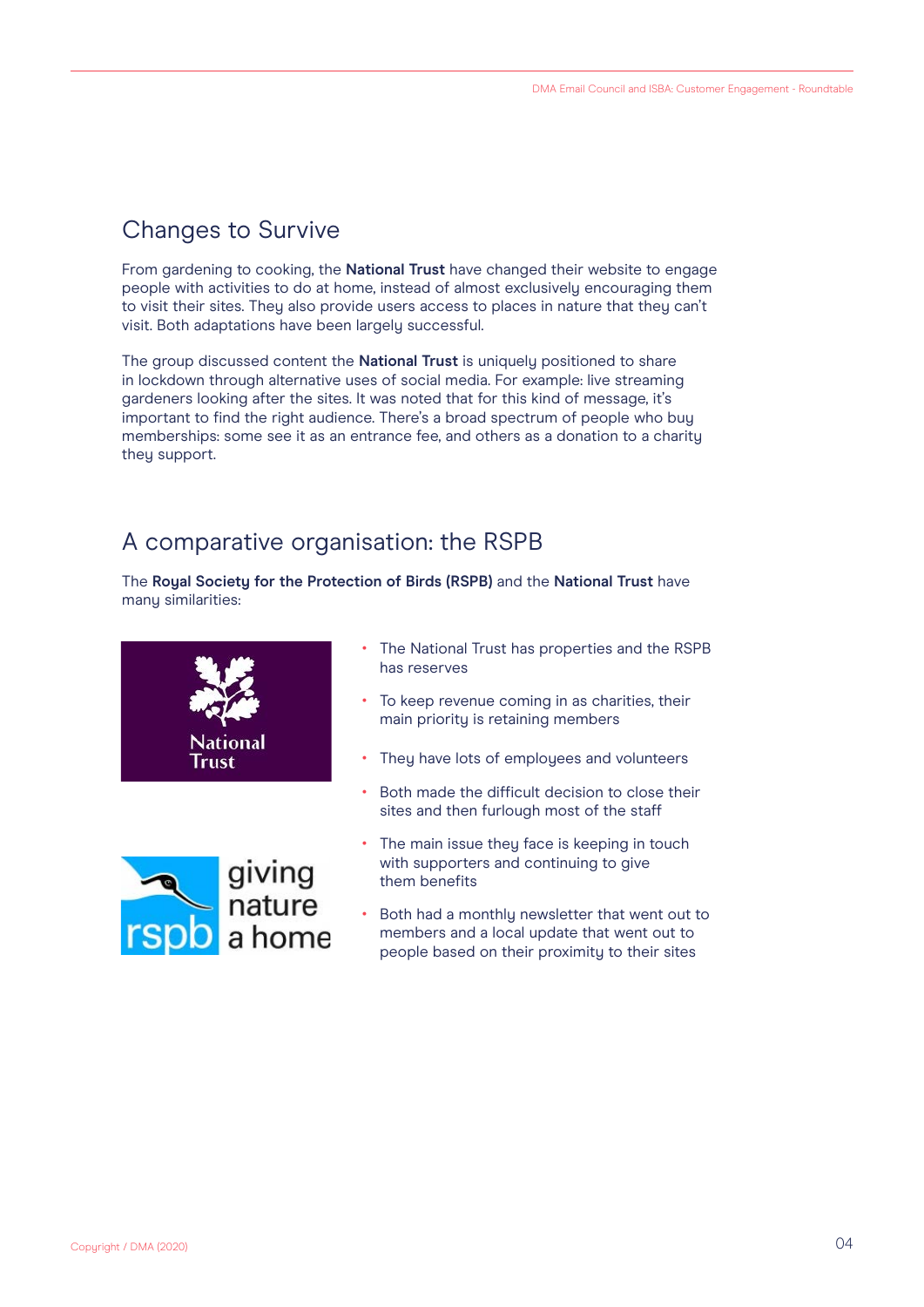### Here's how the RSPB responded:

Initially, the **RSPB** paused all email activity to rethink their approach, except for their monthly flagship newsletter, which goes out to members, as well as supporters who've clicked in the last six months.

Early on, the **RSPB** sent out a message from the CEO to reach as many supporters as possible. The list of people they couldn't communicate with was huge, because of the six-month rule and those that had opted out of marketing communications.

So, they sent a service email, making sure it had no promotions of their aims or ideals, to over one million people – and they didn't receive any complaints. The negative engagement metrics were no different to the normal benchmark, which encouraged them to think it possible to reengage some of the people outside of their six-months rule cohort.

To help engage a previously disengaged audience, the **RSPB** scheduled a weekly update – branded as a sub brand of their flagship newsletter – and sent it to anyone who'd opened an email in the last two years.

Their monthly email has been kept as is, but to avoid saturating everyone's inbox, the weekly one isn't sent when it goes out. They've also been creating similar content to the **National Trust**, capturing places in nature.

Their negative engagement metric and spam complaints have remained exactly the same. The 'clicked-in-six-months' cohort has grown 20%, the unsubscribe rate has decreased by 0.01%, and memberships and web visits have increased.

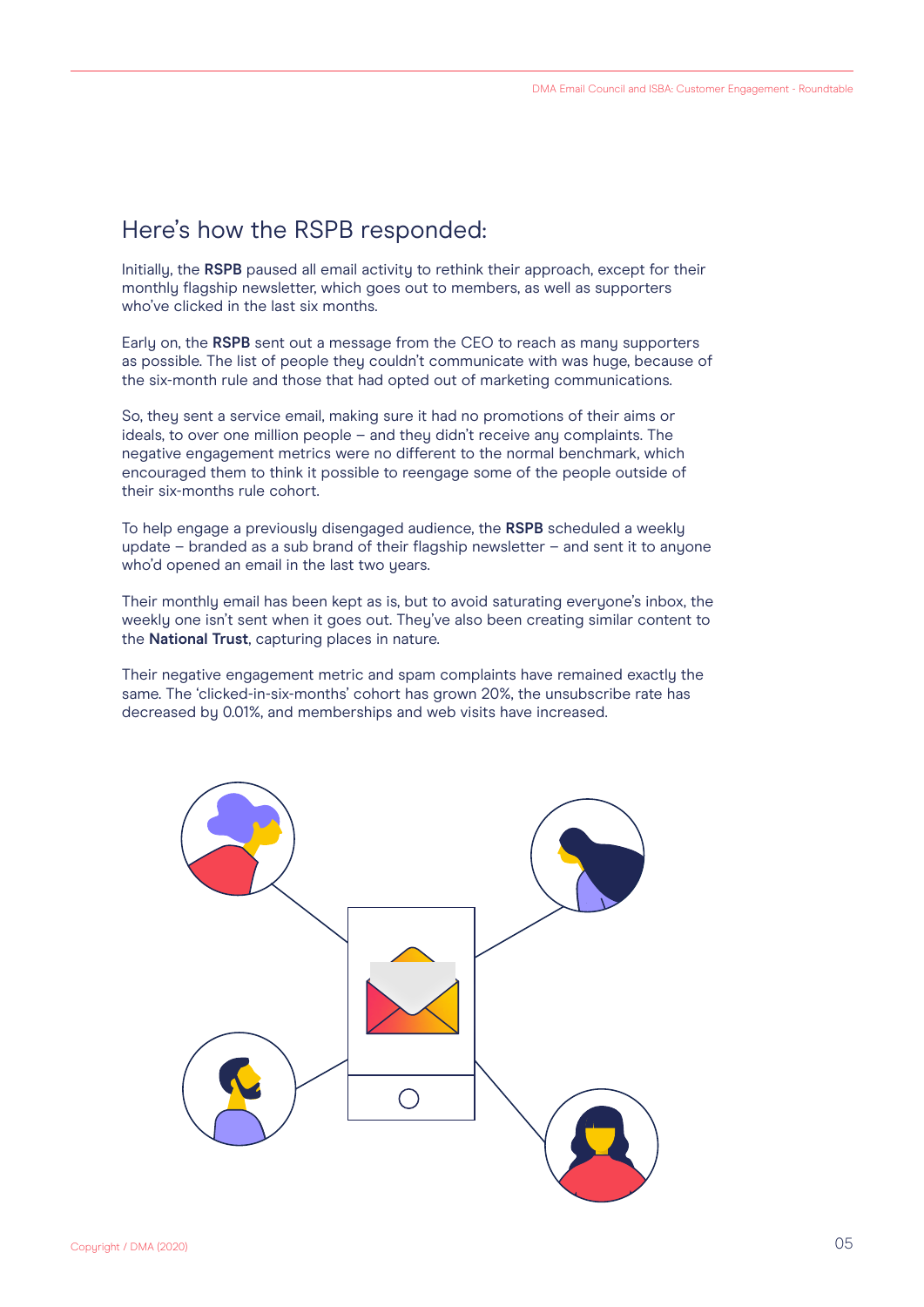### Advice from others in the DMA Email Council



- **Nadworks** proposed that for each membership renewal, members can sponsor a key worker and get a free membership once everything opens. This idea isn't only for email, but email is one of the most powerful tools to communicate it.
- **Growth Track** mentioned that gated or member-exclusive content, especially focussed on education, is a good way to justify membership, and email could be used effectively to promote it.
- Part of the **National Trust**'s brand is that they have to be for public benefit, even though they have a strong membership base, making it difficult to have exclusive member content.

**ESBConnect** suggested a strategy for long-term customer acquisition and short-term donations: some charities have been sharing free guides, such as a walking guide on plants, which can be downloaded if you sign up with an email.

This can then be promoted as lead generation through different channels and, at the point of capturing people's details, there could be the option of a suggested donation. This would allow immediate donations while building your CRM database.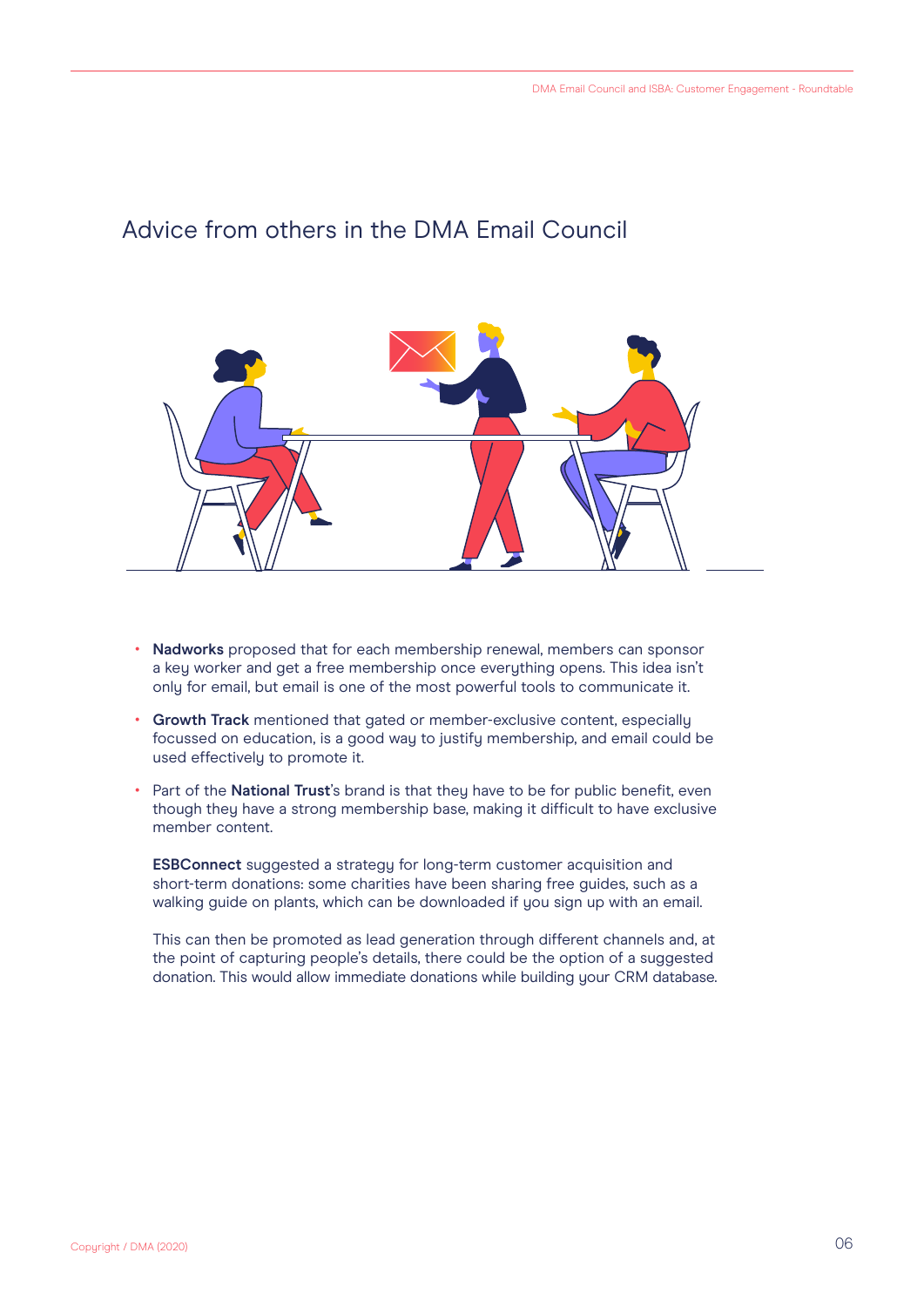### Sainsbury's Bank

The group moved on to discuss the challenges that Sainsbury's Bank were facing. Usually, the email activity of **Sainsbury's Bank** is split between acquisition and their current customer base.

For acquisition emails, they use data from the Nectar Loyalty scheme, aiming to encourage customers to take out a loan or get a credit card or insurance product that have layered-on incentives offering Nectar points.

Their current customer comms are a mix of cross sell and some content, but not nearly as much as before the crisis.

### The Question Around Language and Content



**Sainsbury's Bank** have made a few changes, particularly using more emotive words for branding. Previously, life insurance was Hugs and travel insurance was Woohoo (because everyone's excited to go on holiday).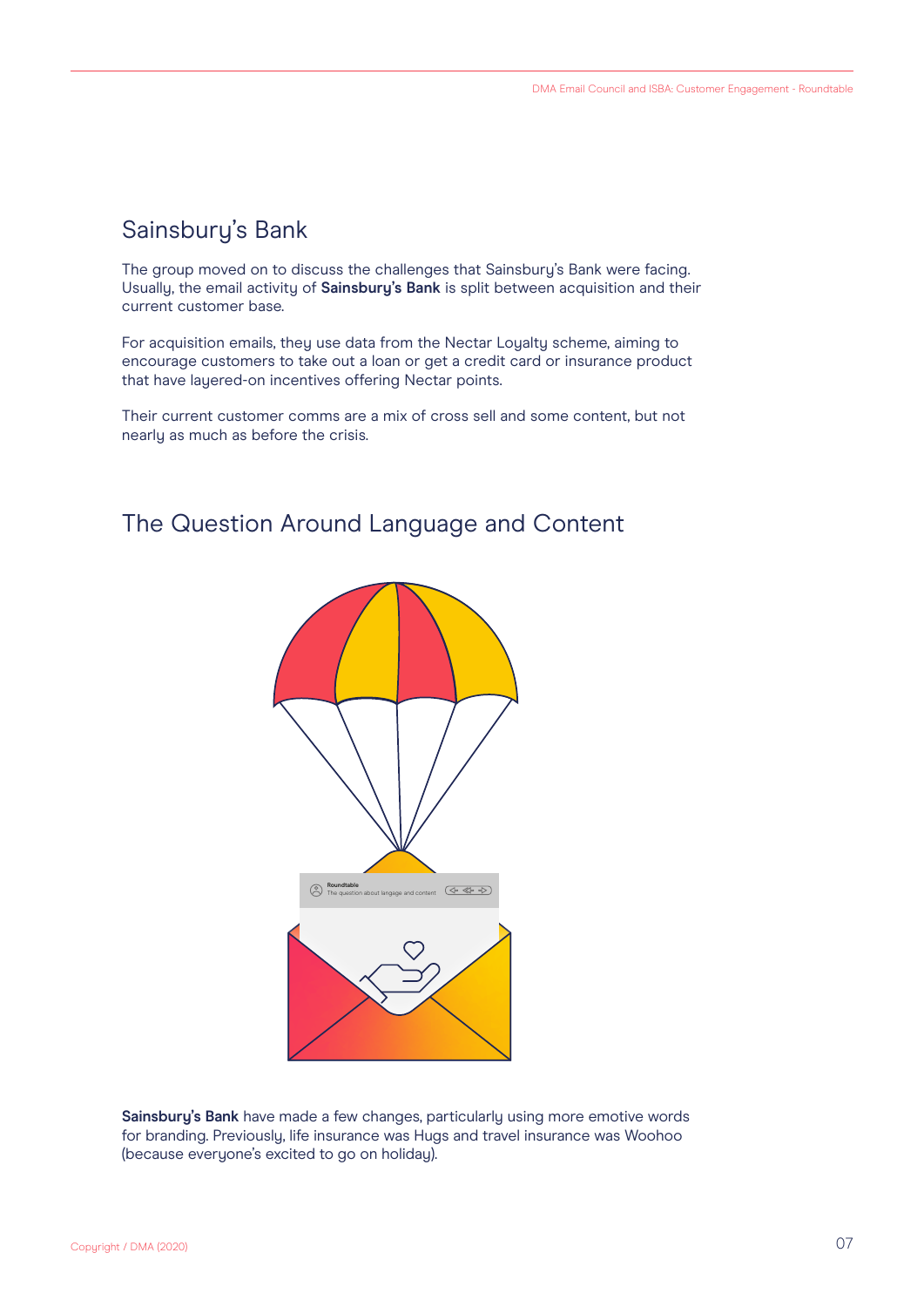In the current situation, there's nervousness about how to speak to customers about products. The framing of communication is difficult, and there's a question of whether to be offer or content led.

**ESBConnect**, a company that works towards customer acquisition, focuses on offers. They shared findings from the last three to four months for brands in the insurance and loans space, revealing January is usually the month expected to see peaks of engagement, but the open rates and click-through rates have built from January up until April, with April currently having the highest engagement.

**ESBConnect** has also done testing around subject lines, such as the positive effect of puns, or using the coronavirus situation to make them more relevant and timelier.

**Nadworks** pointed out that during the crisis, it's more important to consider what content and offers you've been sharing over the last 12 months still have value, and then rephrase them to show empathy to the current situation.

The behaviour of consumers is changing: the way they perceive brands and interact with them is more important than getting the cheapest deal. Consumers are very sensitive to feeling that brands are abusing the crisis to sell to someone who is desperate.

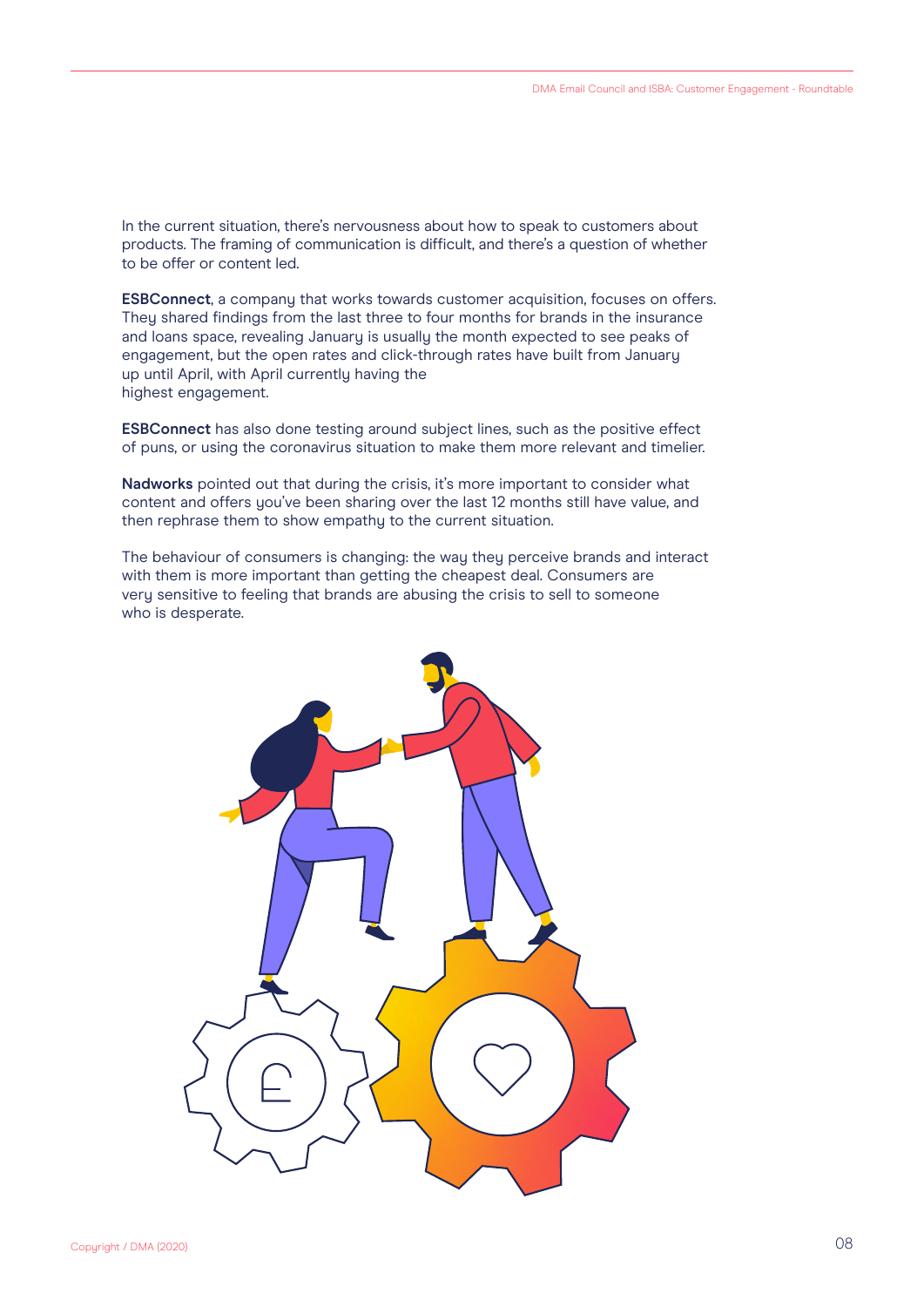**RSPB** made the choice to stop all emails requesting donations. Then they slowly began reintroducing the topic more subtly within other communications. Additionally, where they would normally invite people to visit the reserves, instead they promoted content that could be done at home, such as bug hotels in the garden, thereby staying relevant and in touch with their consumers.

They promoted social sharing of activities before the crisis and plans after it, such as photos from your last holiday or places you want to visit once lockdown is lifted.



These kinds of more trivial matters are still relevant to **Sainsbury's Bank**, so they can stay front of mind for consumers.

**Sainsbury's Bank** shared that they've been working on an email along these lines, but some worry it may be insensitive, reminding people what they can't have during the crisis.

**Vuture** suggested that now is the time to experiment with content that you wouldn't otherwise create, because people are receptive to helpful content from all avenues possible. It's possible to put content out that goes beyond your product, while your brand is front of mind when the demand for the product returns.

Steve Henderson from **Emarsys** said, "you will never have content that's appropriate for everyone." He also asked if **Sainsbury's Bank** is looking at ways to micro segment, whether they have those capabilities, and if they have the capacity for testing. This would affect potential advice, since any hypothesis would need to be tested, reviewed, and refined as a continual process.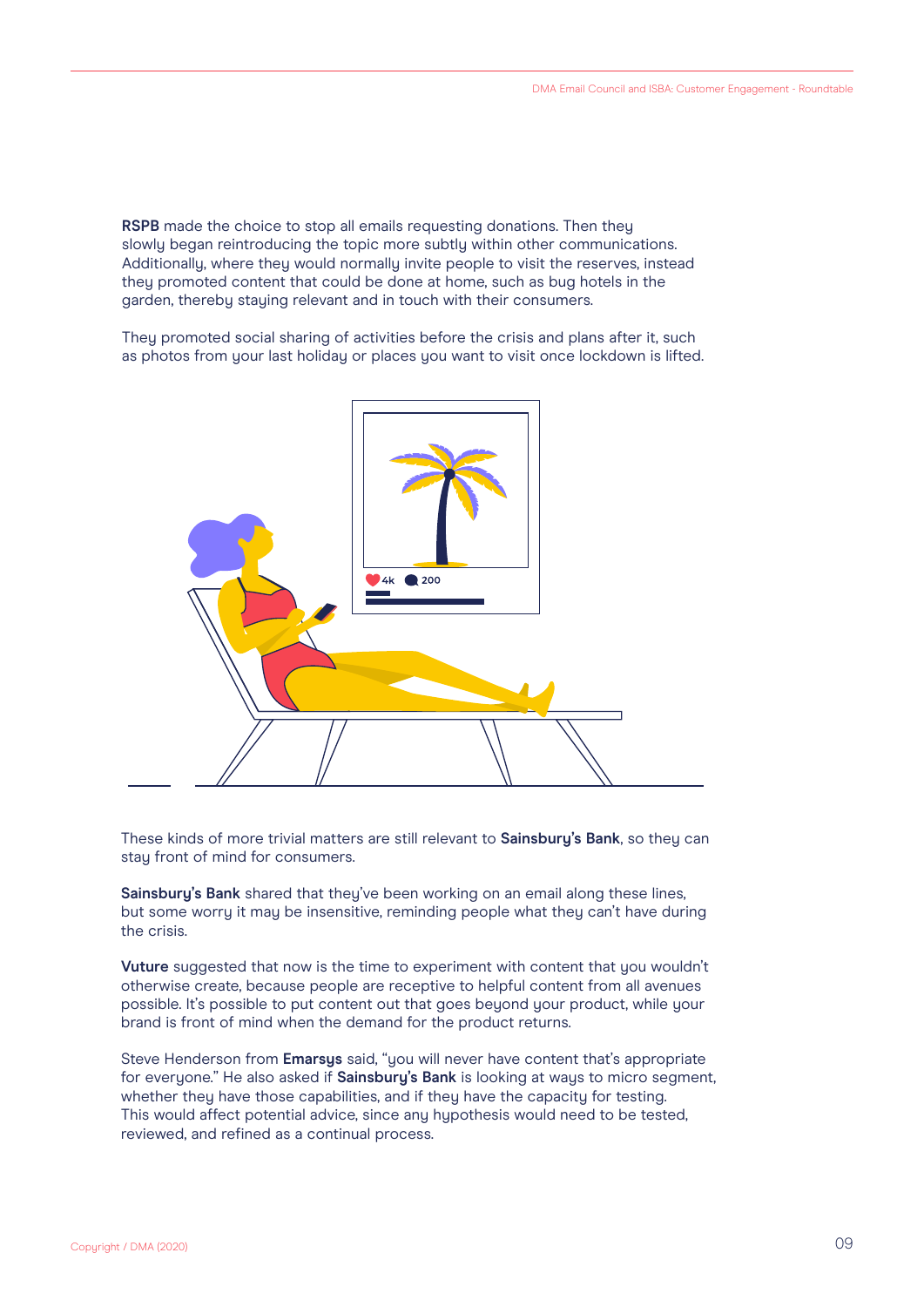### The Question Around Testing

**Sainsbury's Bank** is struggling to test their data and existing segments, feeling the data they have wouldn't be efficient to use for segmentation, as it wouldn't accurately represent loyal customers.

**Vuture** uses behavioural data to look specifically at the people who've engaged in the last two months of the crisis, using it to segment. It's likely that those engaging with **Sainsbury Bank's** content may be interested in some of the products, whereas those not engaged during this period, may not necessarily be the right people to be contacting at the moment. Give subscribers an email holiday, where they can receive no emails for three months, rather than unsubscribe.

**Emarsys** said some feel that over-targeting and over-segmenting can upset people, as it might drive them down a behavioural path they don't want. Targeting is based on what the individual knows, rather than what they don't.

The major issue **Sainsbury's Bank** faces is the fear of saying the wrong thing to the wrong person. Since they're also struggling to test, a suggestion was to experiment with one multi-content email sent to everyone to understand people's interests, depending on which section of the email they click. Individuals are less likely to get upset bu the entire email, if it includes only one topic they don't want to hear about.

**Sainsbury's Bank** agreed this could work well to communicate the company is still operating and sharing with consumers what they can offer.

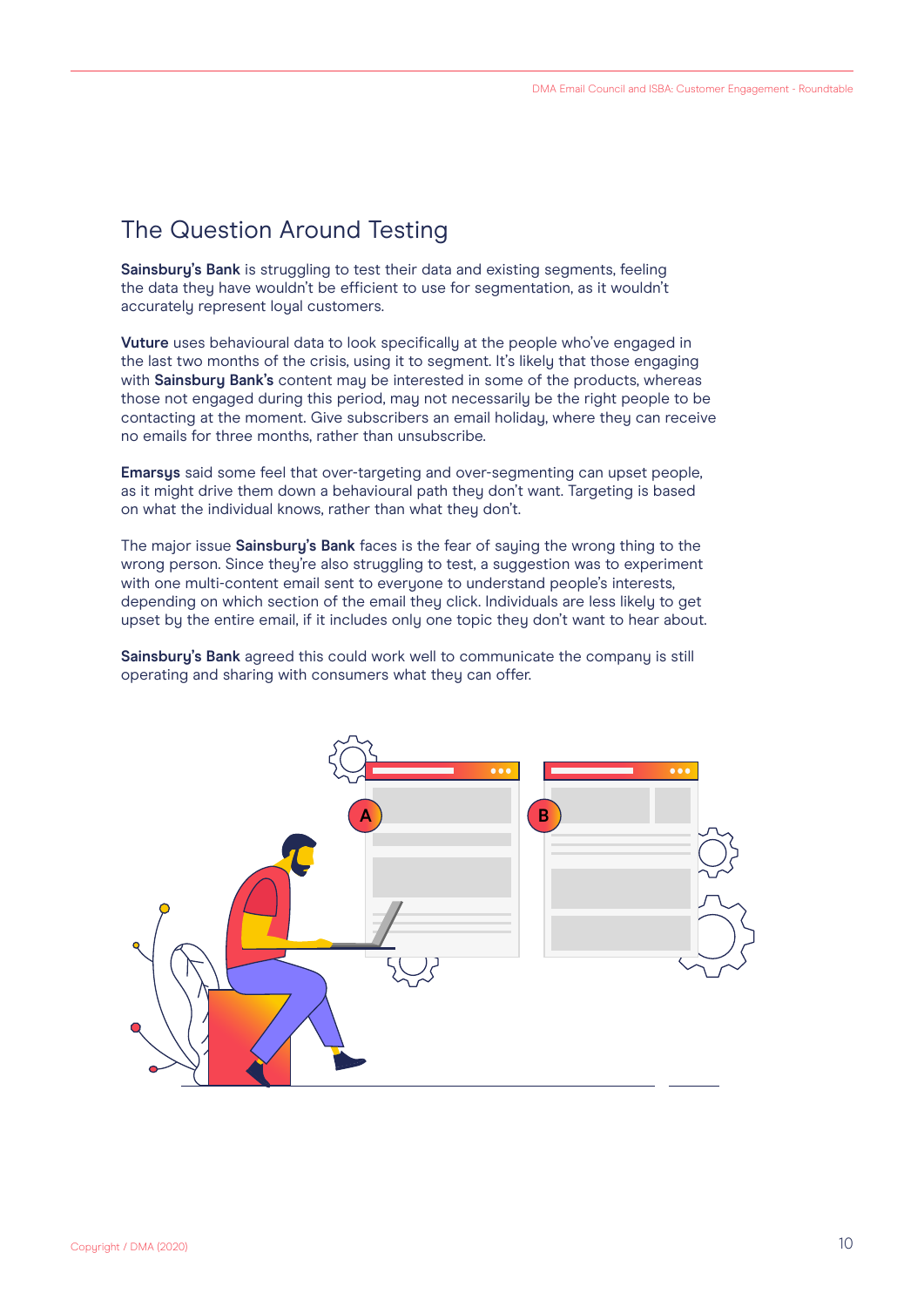### Balancing DM vs Email

The group discussed insights around finding the balance between using email and direct mail. The assumptions they had were that email used to be for the younger demographic and DM for the older one, though this may have shifted, as older people have become more tech savvy and younger people aren't used to getting mail.

It was agreed that balancing DM and email depends on the content and audience. It's important to consider that, during this time, people are at home and more likely to see post. Though DM is more expensive and needs to be checked against relevance lists, it's advantageous in that it can reach more people, doing similar things without the same permissions or data sets.

The most important metric to determine whether to use email or DM is what the follow-on action is. If you're trying to send someone to a sign-up or more information, it's more fluid for them to click through from the original message in an email.

Testing to better understand how audiences interact with DM is most effective and important to justify its expense.



The DMA's Email Council is the home of email intelligence for the UK, leading the UK's marketing industry in innovative and cutting-edge email practices, breaking the mould and challenging the status quo. Learn more, [here.](https://dma.org.uk/communities/email-council)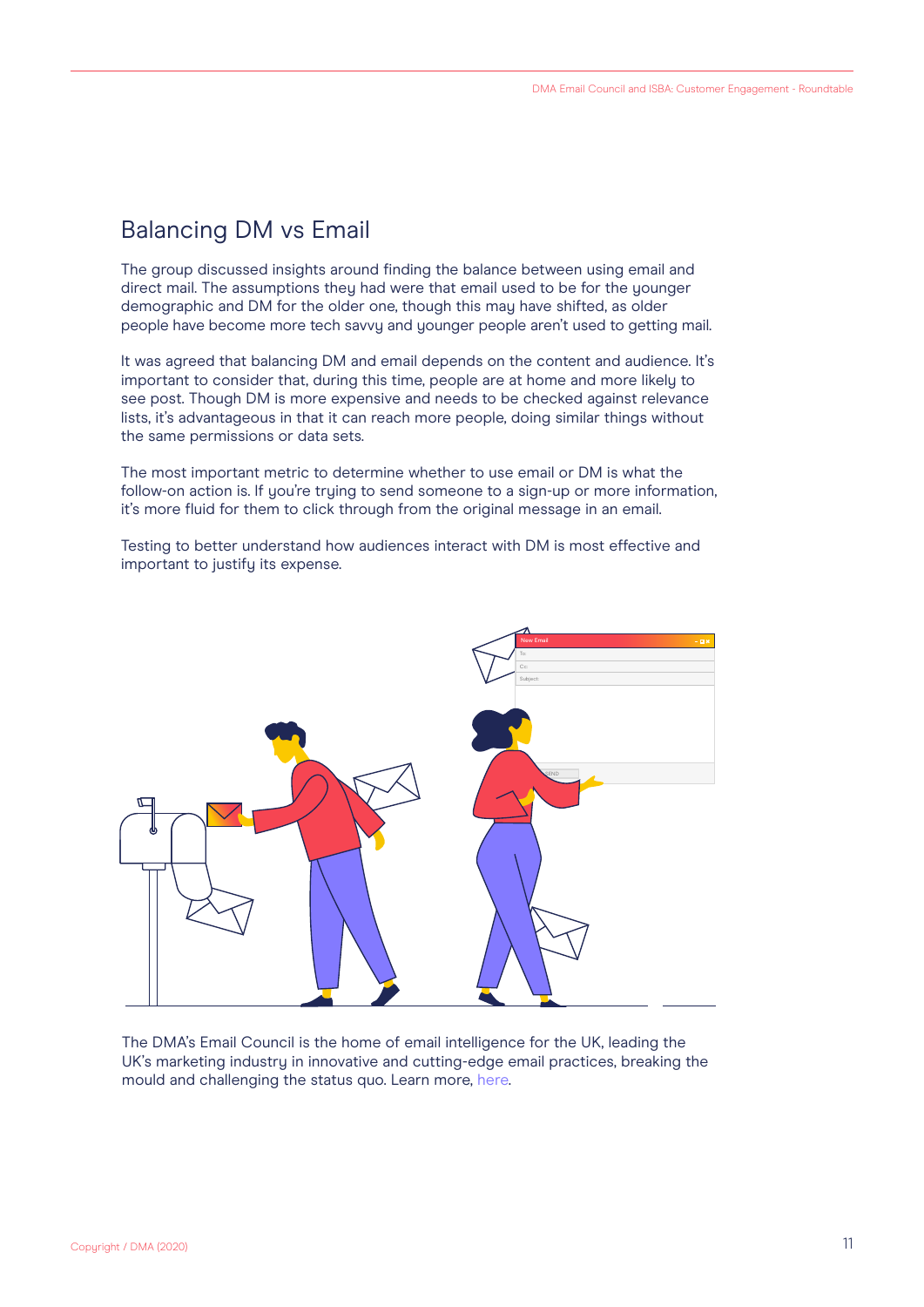# **About the Customer Engagement Campaign**

We put the customer at the heart of everything we do – especially when it comes to our [Customer Engagement](https://dma.org.uk/customer-engagement) campaign.

This campaign uses research and insight to help you maximise your engagement for the benefit of marketers and consumers alike.

If you build a rapport with your customers, and you have something they want, then they will buy from you again and again.

We want to know what builds this rapport. We know creativity, data and technology are factors, but we don't know how the interplay works.

This campaign aims to discover what makes brilliant engagement.

Check out our popular Marketer Email Tracker and Consumer Email Tracker, and explore our engaging infographics which are breaking down key ideas.

We also run events to encourage better Customer Engagement. Keep an eye on your emails, or visit our [events page](https://dma.org.uk/events) to book your spot.

Tap into DMA research, insights, thought leadership, and networking events on offer by visiting the DMA online and discover how you can get involved with and get the most out of our [Customer Engagement](https://dma.org.uk/customer-engagement) campaign.

Better engagement means better business.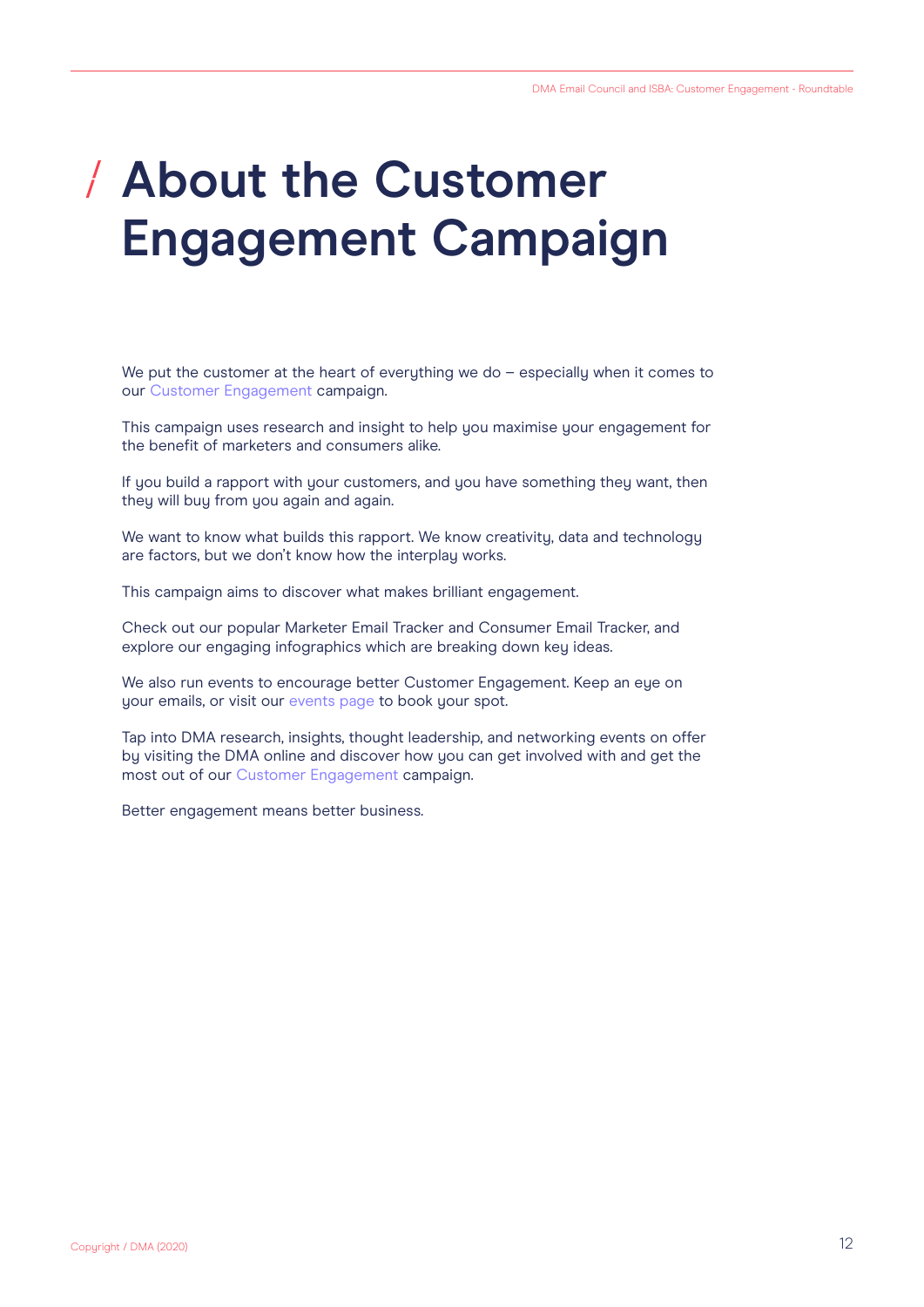# **About the Data & Marketing Association**

The Data & Marketing Association (DMA) comprises the DMA, Institute of Data & Marketing (IDM), and DMA Talent.

We seek to guide and inspire industry leaders; to advance careers; and to nurture the next generation of aspiring marketers.

We champion the way things should done, through a rich fusion of technology, diverse talent, creativity, and insight – underpinned by our customer-focused principles.

We set the standards marketers must meet in order to thrive, representing over 1,000 members drawn from the UK's data and marketing landscape.

By working responsibly, sustainably, and creatively, together we will drive the data and marketing industry forward to meet the needs of people today and tomorrow.

[www.dma.org.uk](http://www.dma.org.uk)